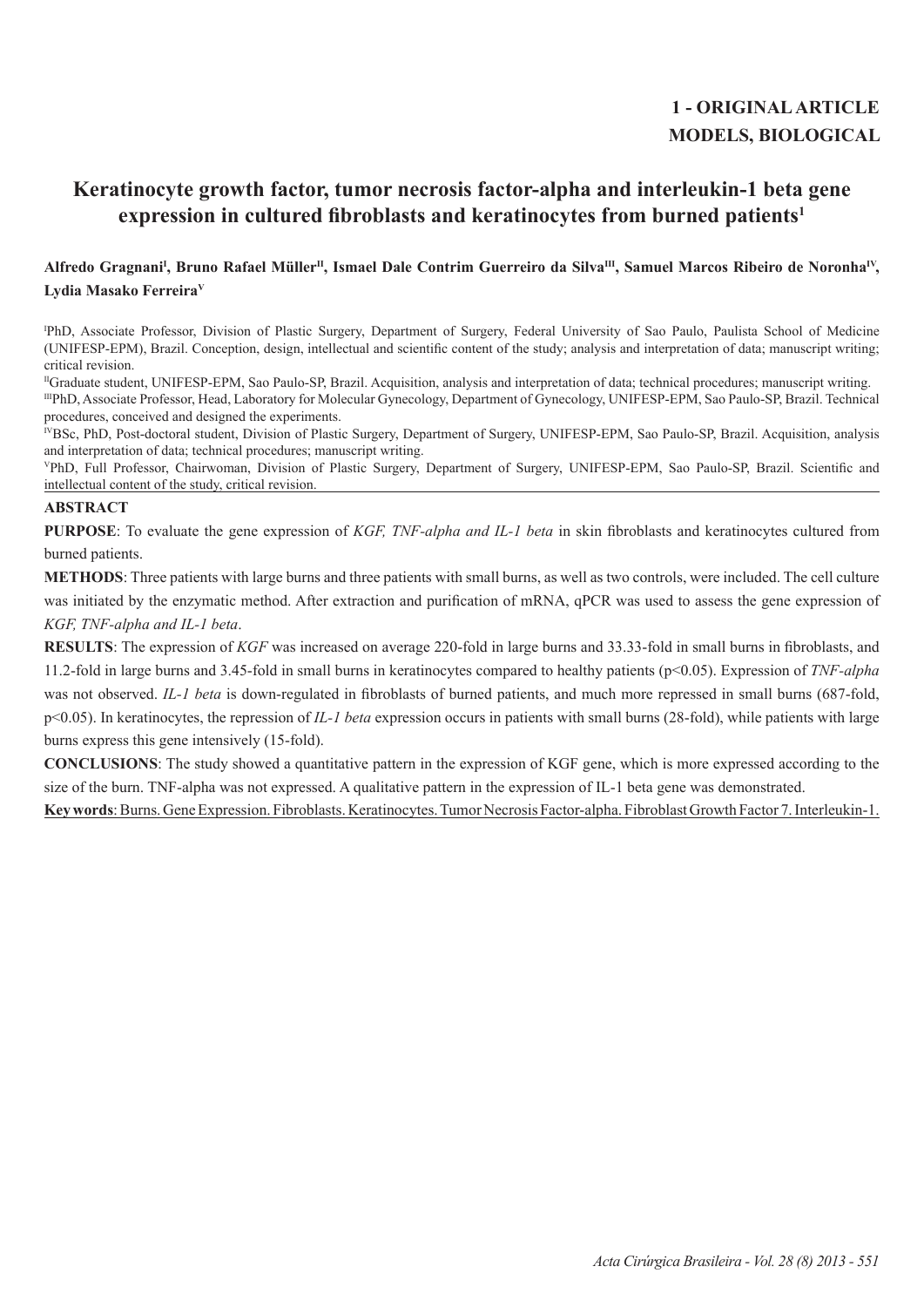## **Introduction**

Burn injuries can influence many body functions and the consequences can be severe for these patients shortly after the accident. An intense inflammatory response is triggered in burns that affect a large total body surface area (TBSA)<sup>1</sup>. The beneficial effects of local inflammation include cleaning debris and protection against microbial agents, as well as cell growth and proliferation<sup>2</sup>.

However, the prolongation of the acute inflammatory process impairs wound healing, due to the fact that the high level of cytokines leads to degradation of collagen, apoptosis of keratinocytes, vascular commitment and production of oxygenfree radicals<sup>2</sup>.

Cytokines are the primary mediators of this inflammatory response to thermal injury. They promote communication between various types of cells via autocrine, paracrine and endocrine signaling. Thermal injury increases the serum level of cytokines<sup>1</sup>. Tumor necrosis factor-alpha (TNF-alpha) is involved in this process. The increased production of TNF-alpha is detectable in body fluids within the first twelve hours after trauma and is primarily released by macrophages in sites where it induces neutrophil recruitment and maturation<sup>3</sup>. Separately, it was shown that TNF-alpha inhibits the reepithelialization of wounds<sup>4</sup>. TNFalpha is able to induce KGF production, which suggests that it operates indirectly in the reepithelialization process<sup>5</sup>.

The keratinocyte growth factor (KGF) or fibroblast growth factor-7 (FGF-7) is an important member of the family of FGFs involved in wound repair. Recent studies have suggested that the increase of *KGF* expression is a response to injuries in general. The repair of the injured epithelium depends on the mitogenic KGF power, and it has been noted that this growth factor can protect the epithelial cells of the skin against various insults *in vivo* and *in*  vitro<sup>6</sup>. This factor is produced by dermal fibroblasts and acts by stimulating keratinocytes proliferation through receptors present on these cells4,7. The *KGF* gene expression by dermal fibroblasts is increased after cytokine signaling. And some of these cytokines are part of the Interleukin-1 family<sup>5</sup>.

The Interleukin-1 (IL-1) family cytokines are molecules that help to coordinate the early immune response against exogenous or endogenous danger. IL-1 alpha and IL-1 beta were the first members of this family to be described and now has 11 molecules of type IL-1. Due to its central role in the onset of inflammation, IL-1 has been an important therapeutic target. The IL-1 beta is a highly pyrogenic molecule and there are multiple levels of control of both its production and its effect<sup>8</sup>.

A different gene expression pattern is generated after

thermal injury but no data are available in the literature. These genes are modulated during the inflammatory response in order to initiate subsequent events in wound repair<sup>9</sup>.

The aim of this study was to evaluate *KGF, TNFalpha and IL-1 beta* gene expression in primary cultured dermal fibroblasts and keratinocytes from patients with large and small burns and compare it with that of the controls.

#### **Methods**

The project was approved by the Ethics Committee of Federal University of Sao Paulo (UNIFESP) (0689/11) and registered in Clinical Trials (NCT01302223).

This study had an experimental design *in vitro*, it was observational, analytical, controlled and it was conducted in a single center.

Samples were taken from three patients with large burns and three with small burns; two healthy patients in the control group were included in this study.

These samples were obtained from patients admitted to the Burns Treatment Unit, Plastic Surgery Division, Federal University of Sao Paulo, University Hospital (Table 1). The control group comprised two healthy, non-smoking female patients with no previous disease or medication use and undergoing aesthetic surgery. The first patient was 38 years old and underwent breast lift surgery; the second patient was 32 years old and underwent abdominoplasty.

**TABLE 1** – Data (n, age, gender, mean % TBSA) of burned patients included in the study.

| Group              | n | Mean Age      | Gender* | Mean % TBSA |
|--------------------|---|---------------|---------|-------------|
| <b>Large Burns</b> |   | 3 31.5 years  | 2 M 1 F | $32\%$      |
| <b>Small Burns</b> |   | 3 37.75 years | 2 M 1 F | $4\%$       |

 $*M = Male; F = Female$ 

#### *Iinclusion, non-inclusion and exclusion criteria*

Inclusion criteria for the study were patients of both genders, over 18 years old, who agreed to participate and signed a consent form, being hospitalized in Burns Unit and requiring surgery. A criterion was added to the group with large burns: having deep partial thickness or full thickness burns affecting between 25% and 50% of TBSA or which require partial skin graft in 10% TBSA. For the small burns group, the criterion added was that the TBSA be affected by 5% or less, for deep partial thickness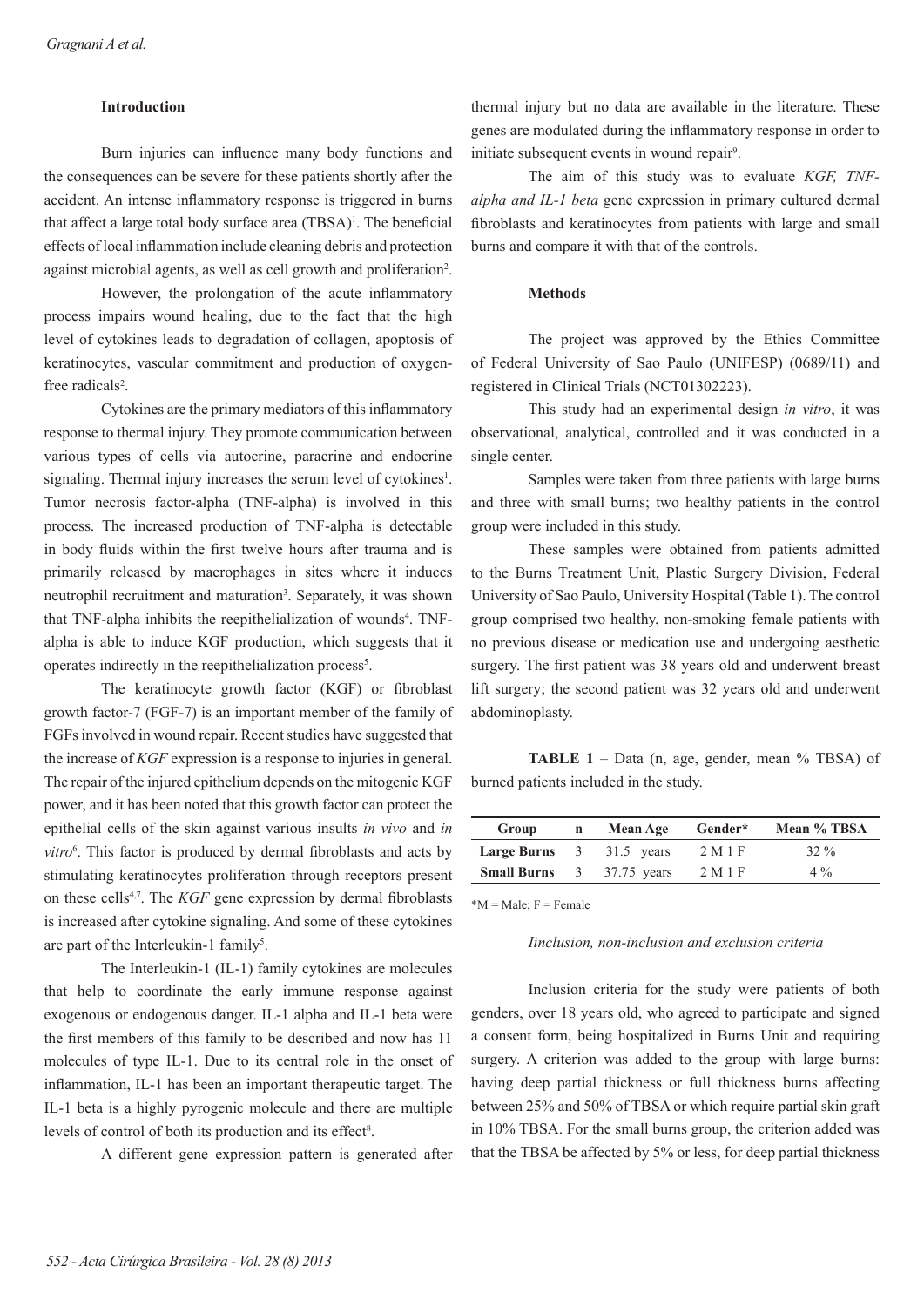or full thickness burns and the need of partial skin graft. To the control group was included the criterion of not having previous diseases, not smoking, and performing aesthetic surgery.

Inclusion criteria were also that the patient has not had previous skin diseases (psoriasis and similar), not had illnesses that might interfere directly in the inflammatory process (rheumatic diseases in general) and agreed to participate in the study.

Exclusion criteria were contamination of the culture flasks, low proliferation rate without achieving confluence of 80% of the cells in the flasks, insufficient quantity of extracted RNA that prevents the evaluation of patient data or loss of the extracted material.

## *Surgery*

The debridement of burned tissue with deep partial thickness or full thickness burns occurred three to five days after injury. Normal skin around the lesion is removed because of the surgical procedure itself.

#### *Keratinocyte culture*

Keratinocytes derived from a skin fragment of burn patient were isolated and cultured according to the standard method, adapted in laboratory with changes as described below<sup>7</sup>.

In a 60 mm culture plate, the skin fragment was placed and sectioned into small pieces with size of about  $0.5 \text{ cm}^3$ . These fragments were placed in a 50 ml sterile tube with 30 ml of dispase (Boeringer Mannheim, Indianapolis, IN; cat. no. 165859) and kept refrigerated at 4°C until the next morning, totaling 15 hours of action of dispase. After this period, each fragment was gently detached epidermis from the dermis with forceps; the epidermis was intended for isolation of keratinocytes, while the dermis underwent enzymatic dissociation with collagenase as described below.

## *Fibroblast culture*

The culture was initiated by the enzymatic method using collagenase<sup>10</sup>. The dermis was placed in sterile Petri dishes. Collagenase solution sterile type-2 (Gibco, Grand Island, NY, USA - 17101-015) and diluted in PBS (3000 units/ml) and 3 ml of the solution for every gram of tissue was placed on the plate. This was made overnight at 37°C. After digestion of the tissue, the suspension was filtered through a 100micron filter and centrifuged at 400g for 10 min. The cells were centrifuged and placed in a flask with fibroblast culture medium<sup>11</sup>.

#### *RNA isolation and purification*

RNA was extracted from the cells using Trizol Reagent (Invitrogen, Foster City, CA) following the manufacturer's instructions. After complete dissociation of nucleoprotein complexes, phase separation was achieved with chloroform and centrifugation. The precipitated RNA from the aqueous phase was washed with 75% ethanol. The RNA was dried and dissolved in RNase-free water. Total RNA was then purified with QiagenRNeasyMiniKit (Qiagen, Valencia, CA) and submitted to DNAse treatment. The amount and quality of the extracted RNA were assessed by spectrophotometry using NanoDrop v3.3.0 (NanoDrop Technologies Inc., Rockland, DE).

*qPCR*

Commercially available TaqMan® Gene Expression Assay kits (Applied Biosystems, Foster City, CA) were used to assess TNF-alpha (Hs00174128\_m1), FGF7 (KGF) (Hs00384281\_m1), IL-1 beta (Hs01555410\_m1) and B-actin (Hs99999903\_m1) gene expressions on all samples. B-actin was used as housekeeping gene12. All qPCR reactions were performed on an ABI Prism 7000 Sequence Detection System (Applied Biosystems, Foster City, CA) using the fluorescent Taqman methodology (TaqMan One Step qPCR Master Mix Reagentes, Applied Biosytems). Total RNA (50 ng, 100 ng or 300 ng per well) was used for each qPCR reaction in a total volume of 25μL according to the manufacturer's protocol. Thermal cycling conditions were as follow: 30 s at 48ºC, 10 min at 95ºC, 40 cycles of 15 s, denaturation at 95ºC, and 60 s annealing at 60ºC. Quantification Cycle (Cq) values were used as endpoint defined as the PCR cycle number in which the fluorescence generated by the amplification crosses the threshold. Three replicate reactions per sample were run to ensure statistical significance.

#### *Statistical analysis*

Comparative Cq method (also known as the  $2^{-AAqC}$ method)<sup>13</sup> was used for data analysis in order to calculate relative quantities (RQs) of gene expression among the samples. DataAssist™, software developed for quick analysis of TaqMan® real-time PCR (Applied Biosystems, Foster City, CA), was used to confirm the data calculations performed in Microsoft® Office Excel. Whenever receptor quantification exceeded 36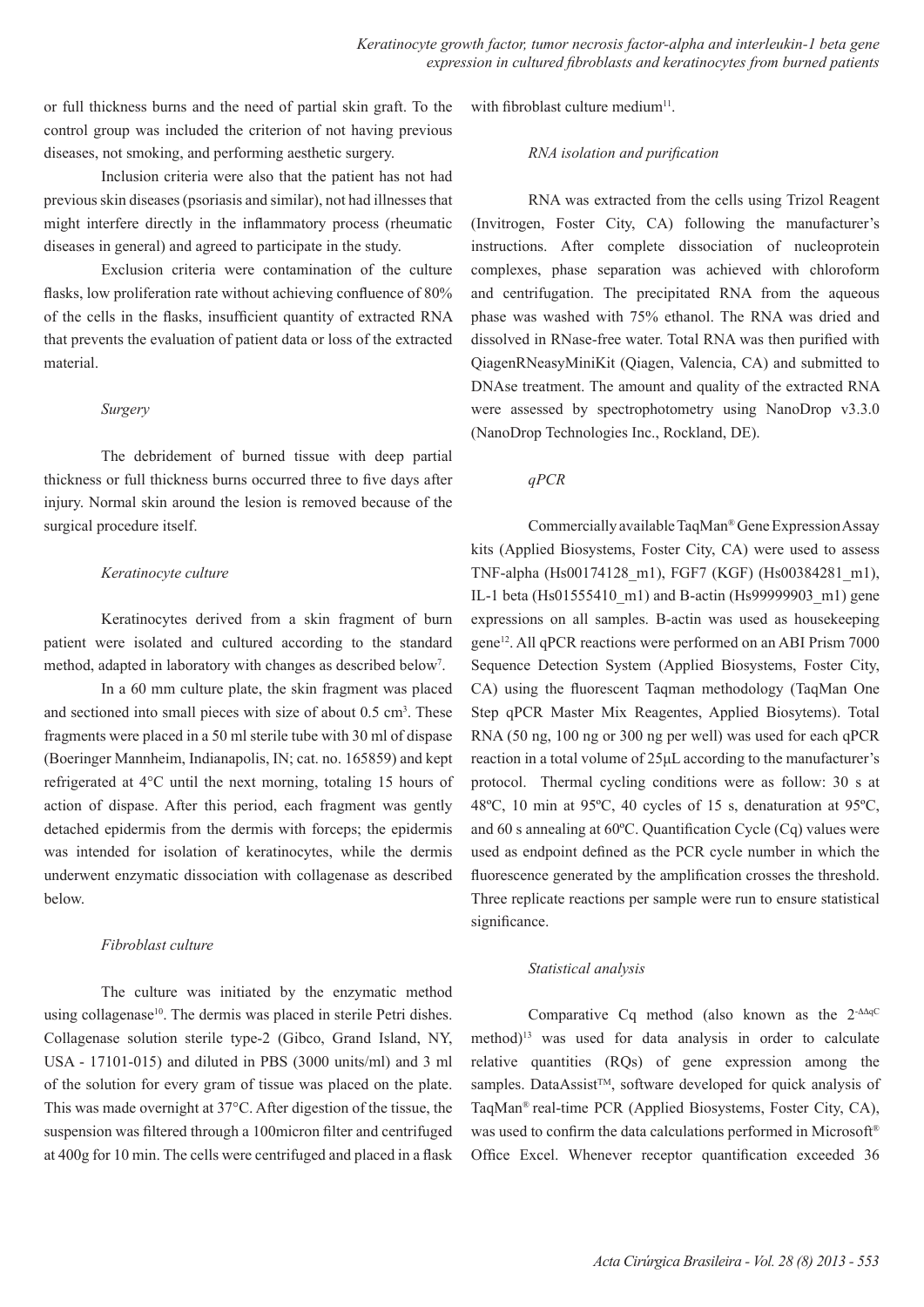amplification rounds  $(qC)$ , quantities were considered to be undetectable or very low, and measurements were taken as invalid. Statistical significance was assessed using the Student's t-test. Statistical significance was defined at  $p<0.05$ .

## **Results**

### *Extraction, purification and measurement of RNA*

Samples of fibroblasts and keratinocytes were subjected to RNA extraction. Both the data from dosing solutions as well as their purity are presented in Table 2. The solutions presented RNA 260nm/280nm ratio values between 1.9 and 2.1, i.e., a purity range considered suitable for gene expression analysis.

**TABLE 2** - Concentration of RNA solutions obtained by means of spectrophotometry and purity range.

| Cell          | Group                 | Concentration<br>(ng/ul) | 260/280 Ratio |
|---------------|-----------------------|--------------------------|---------------|
| Fibroblasts   | Large Group Patient 1 | 699                      | 2.1           |
|               | Large Group Patient 2 | 667                      | 2.1           |
|               | Large Group Patient 3 | 868                      | 2.0           |
|               | Small Group Patient 4 | 946                      | 2.0           |
|               | Small Group Patient 5 | 144                      | 2.0           |
|               | Small Group Patient 6 | 112                      | 2.0           |
|               | Control Group         | 634                      | 2.0           |
| Keratinocytes | Large Group Patient 1 | 593                      | 2.1           |
|               | Large Group Patient 2 | 658                      | 2.1           |
|               | Large Group Patient 3 | 918                      | 2.0           |
|               | Small Group Patient 4 | 919                      | 2.0           |
|               | Small Group Patient 5 | 108                      | 2.1           |
|               | Small Group Patient 6 | 90                       | 1.9           |
|               | Control Group         | 398                      | 2.0           |

#### *KGF gene expression in fi broblasts*

The KGF gene was significantly upregulated in fibroblasts from burned patients when compared to the control group. The small burns group presented a fold change value of 33.33, while in the large burns group this value was 220. There is no statistical difference between small and large burns groups (Figure 1).



Unpaired t test:  $p$  value = 0.081 (significant trend) Are means significant different?  $(p<0.05) = No$ 

**FIGURE 1** - KGF gene expression in fibroblasts from small and large burned patients compared to a non-burned control patient. Mean ± SEM of Small group =33.33  $\pm$  6.67 (n=3). Mean  $\pm$  SEM of Large group = 220  $\pm 80$  (n=3).

## *KGF gene expression in keratinocytes*

The KGF gene was upregulated in keratinocytes from burned patients when compared to the control group. The small burns group presented a fold change value of 3.45, while in the large burned group this value was 11.2. There is a significant difference between small and large burns groups (p=0.019) (Figure 2). KGF gene expression was modulated by the burn intensity in keratinocytes.



Unpaired t test:  $p$  value =  $0.019*$  (significant different) Are means significant different?  $(p<0.05)$  = yes

**FIGURE 2** - KGF gene expression in keratinocytes from small and large burned patients compared to a non-burned control patient. Mean  $\pm$  SEM of Small group =  $3.45 \pm 0.67$  (n=3). Mean  $\pm$  SEM of Large group = 11.2  $\pm$  1.9 (n=3). p = 0.019<sup>\*</sup>.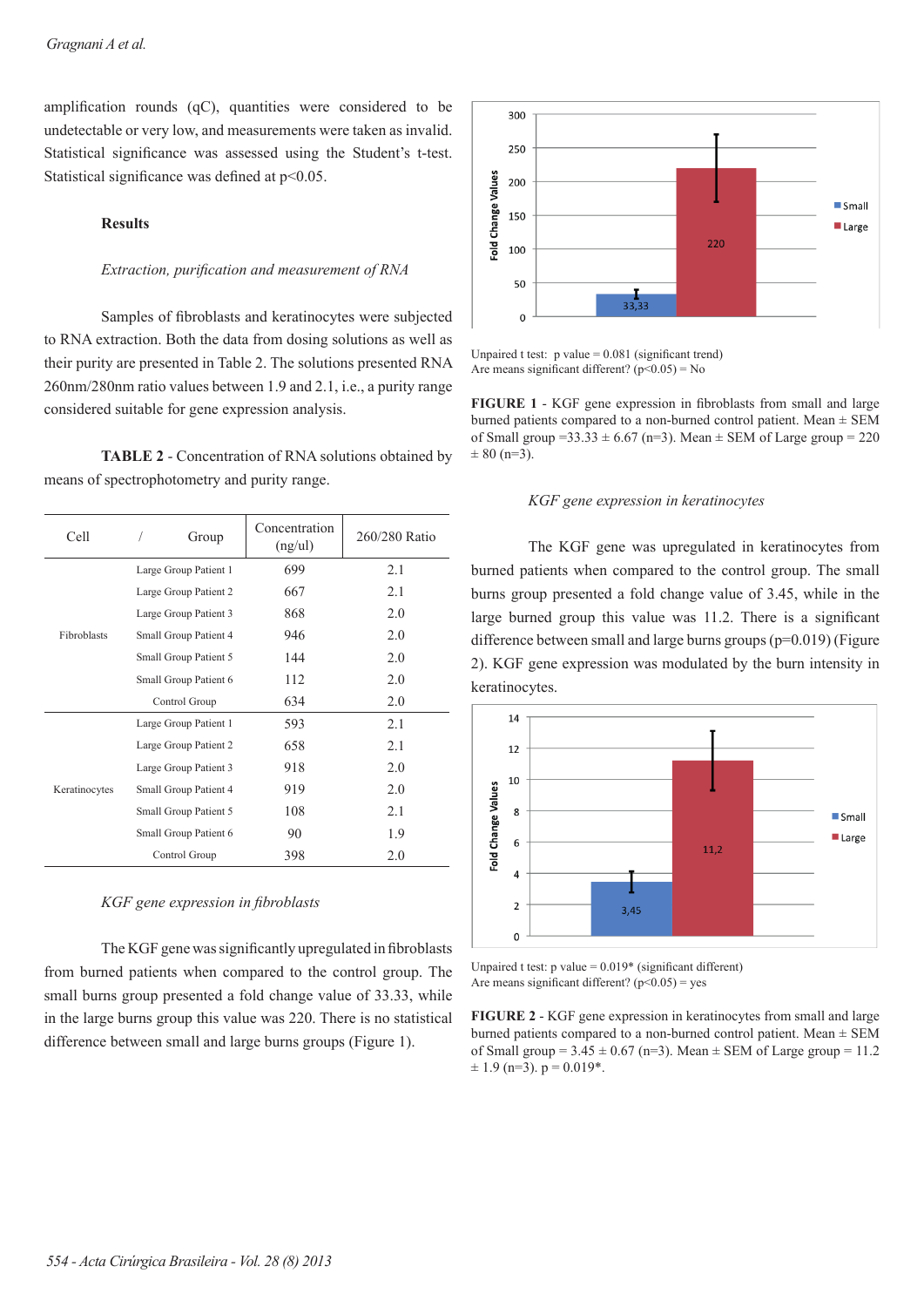### *IL-1 beta gene expression in fibroblasts*

The IL-1 beta gene was down-regulated in fibroblast of the burned patients when compared with the control group, and much more repressed in small burns. The fold change value of the small burned group was -687, while in the large group this value was -2.0 (p=0.033) (Figure 3). Nevertheless, all patients continue to express the gene.



Unpaired t test:  $p$  value=  $0.033*$  (significant different) Are means significant different? ( $p<0.05$ ) = yes

**FIGURE 3** - IL-1 beta gene expression in fibroblasts from small and large burned patients compared to a non-burned control patient. Mean  $\pm$  SEM of Small group =  $-687 \pm 213$  (n=3). Mean  $\pm$  SEM of Large group =  $-2.0 \pm$ 0.40 (n=3).  $p = 0.033$ <sup>\*</sup>.

#### *IL-1 beta gene expression in keratinocytes*

Repression of IL-1 beta gene was high in small burns patients, while large burns patients expressed this gene intensively when compared to control (Figure 4). Burn intensity is controlling which intracellular pathways should be activated and deciding if IL-1B gene should be repressed or activated according to the changes in the microenvironment of the cells.



Unpaired t test:  $p$  value=  $0.011*$  (significant different) Are means significant different? ( $p \le 0.05$ ) = yes

**FIGURE 4** - IL-1 beta gene expression in keratinocytes from small and large burned patients compared to a non-burned control patient. Mean  $\pm$ SEM of Small group =  $-28.33 \pm 0.33$  (n=3) Mean  $\pm$  SEM of Large group  $= 15.7 \pm 9.7$  (n=3). p = 0.011<sup>\*</sup>.

*TNF-alpha gene expression in fibroblasts and keratinocytes* 

TNF-alfa gene expression was either not detected in fibroblasts and keratinocytes or occured at very low levels (Figure 5).



**FIGURE 5** - TNF-alpha amplification plot in fibroblasts (a) and in keratinocytes (**b**).

#### **Discussion**

Studies that evaluate gene expression of cytokines and growth factors by epidermal and dermal cells of the skin from burned patients do not exist in the literature. The few studies published on gene expression in burns were realized in blood cells and offered a vision of systemic inflammation in the body. Nedelec *et al*. <sup>14</sup>demonstrated that a differential effect of burn injury occurs on fibroblasts from wounds and normal skin. Systemic mediators markedly alter the proliferation potential of dermal fibroblasts,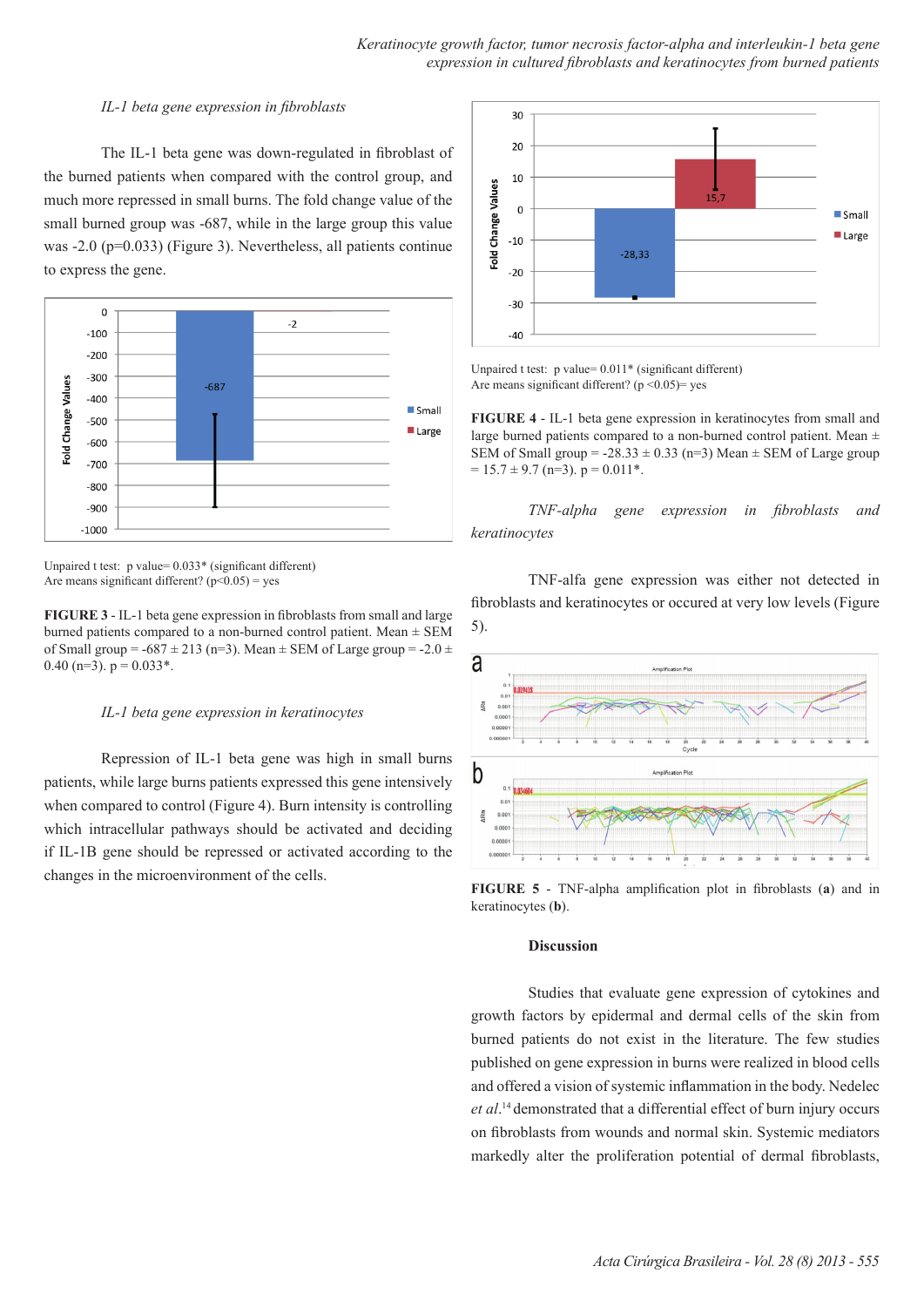but not fibroblasts from burn injuries. The wound environment substantially alters both the proliferation rate and the responsiveness of fibroblasts to cytokines. Thus, the data support the value of using burn wound fibroblasts in vitro experiments to investigate the change of wound healing by cytokine manipulation $14$ .

The present study is the first to evaluate the gene expression of KGF, TNF-alpha and IL-1 beta, mediators with a central role in the inflammation process in human skin cells from burned patients.

*KGF* is an important growth factor involved in the reepithelialization of lesions. This factor is produced by dermal fibroblasts, and for this reason KGF gene expression is increased in these cells during the acute phase of burns in order to accelerate cleaning and repair of damaged tissues. Our results showed that this gene is upregulated, on average, 125-fold in skin fibroblasts and 7.5-fold in keratinocytes from burned patients than in control patients. This suggests that thermal injury is an event with very strong signal to stimulate the expression, and perhaps the production of KGF. This also indicated a quantitative pattern of expression. The greater the extension of burned area higher the KGF expression by skin cells of the patient.

Chedid *et al*. 15 studied cytokines and growth factors that influenced the production of KGF by fibroblasts. An embryonic fibroblast culture (M426), a postectomy skin fragment of a newborn and an adult dermis fragment were used in this study. It demonstrated that IL-1 induced a marked increase in KGF RNA levels. This effect was dose dependent, blocked in the presence of anti-IL-1 and accompanied by an increase of active KGF protein. The results suggested that other growth factors such as PDGFbeta, IL-6 and TGF-alpha moderately stimulate KGF RNA. These data suggested that a variety of growth factors and cytokines can influence the production of KGF in vivo $15$ .

The increase in KGF gene expression for injured tissue has already been demonstrated by Brauchle *et al*. 16, who used Western blot analysis to show an increased KGF expression on surgical specimens of patients suffering from Crohn's disease and ulcerative colitis.

Li *et al.*<sup>17</sup>, through analysis by qPCR, demonstrated that KGF is expressed in healthy periodontal tissue, and also found that the expression levels of KGF increased significantly in the injured periodontal tissues.

The present study also found this KGF overexpression by fibroblasts and keratinocytes in an injured tissue. In this case, the skin of burned victims was examined, and it was observed that thermal injury significantly increased the gene expression of KGF by dermal fibroblasts and keratinocytes that are around the burn.

Analysis of IL-1 beta showed a qualitative pattern on gene expression in the present study. This cytokine expression was substantially suppressed in patients with small burns, both in dermal fibroblasts and in keratinocytes. In keratinocytes of large burns there is an increase in gene expression.

Hu *et al.*<sup>18</sup> investigate the role of IL-1 in incisional wound biology and its effect on wound chemokine production *in vivo* and whether this mechanism could be active in human subjects. A well-characterized murine model of incisional wounding was used to assess the *in vivo* role of IL-1 in wound biology. The amount of seven different cytokines/chemokines produced within an experimentally induced skin incision on a mouse paw and the nociceptive response was analyzed in mice treated with an IL-1 inhibitor. They also investigated whether human IL-1 beta or IL-1 alpha stimulated the production of chemokines by primary human keratinocytes *in vitro*, and whether there was a correlation between IL-1 beta and chemokine levels in two experimental human wound paradigms. Administration of an IL-1 receptor antagonist to mice decreased the nociceptive response to an incisional wound, and reduced the production of multiple inflammatory mediators, including keratinocyte-derived chemokine (KC) and macrophage inhibitory protein (MIP)-1 alpha, within the wounds. IL-1 alpha and IL-1 beta stimulated IL-8 and GRO-alpha (human homologues of murine keratinocyte-derived chemokine) production by primary human keratinocytes *in vitro*. IL-1 beta levels were highly correlated with IL-8 in human surgical wounds, and at cutaneous sites of human ultraviolet B-induced sunburn injury. IL-1 plays a major role in regulating inflammatory mediator production in wounds through a novel mechanism; by stimulating the production of multiple cytokines and chemokines, it impacts clinically important aspects of wound biology. These data suggest that administration of an IL-1 receptor antagonist within the perioperative period could decrease postsurgical wound pain<sup>18</sup>.

With the same approach, in our results, the gene expression of IL-1 beta in human keratinocytes were more expressed in large burns, so if an IL-1 receptor antagonist would be used, we will can control the inflammatory process exaggerated by the stimulus to cytokine production and determine an improved clinical evolution.

This study demonstrated that TNF-alpha was not expressed by dermal fibroblasts and keratinocytes, both in burned patients as the control group, suggesting that during the acute inflammatory process other cells must express this gene and thus secrete the growth factor.

The effects of exogenous TNF-alpha depend on the concentration and duration of exposure, and this emphasizes the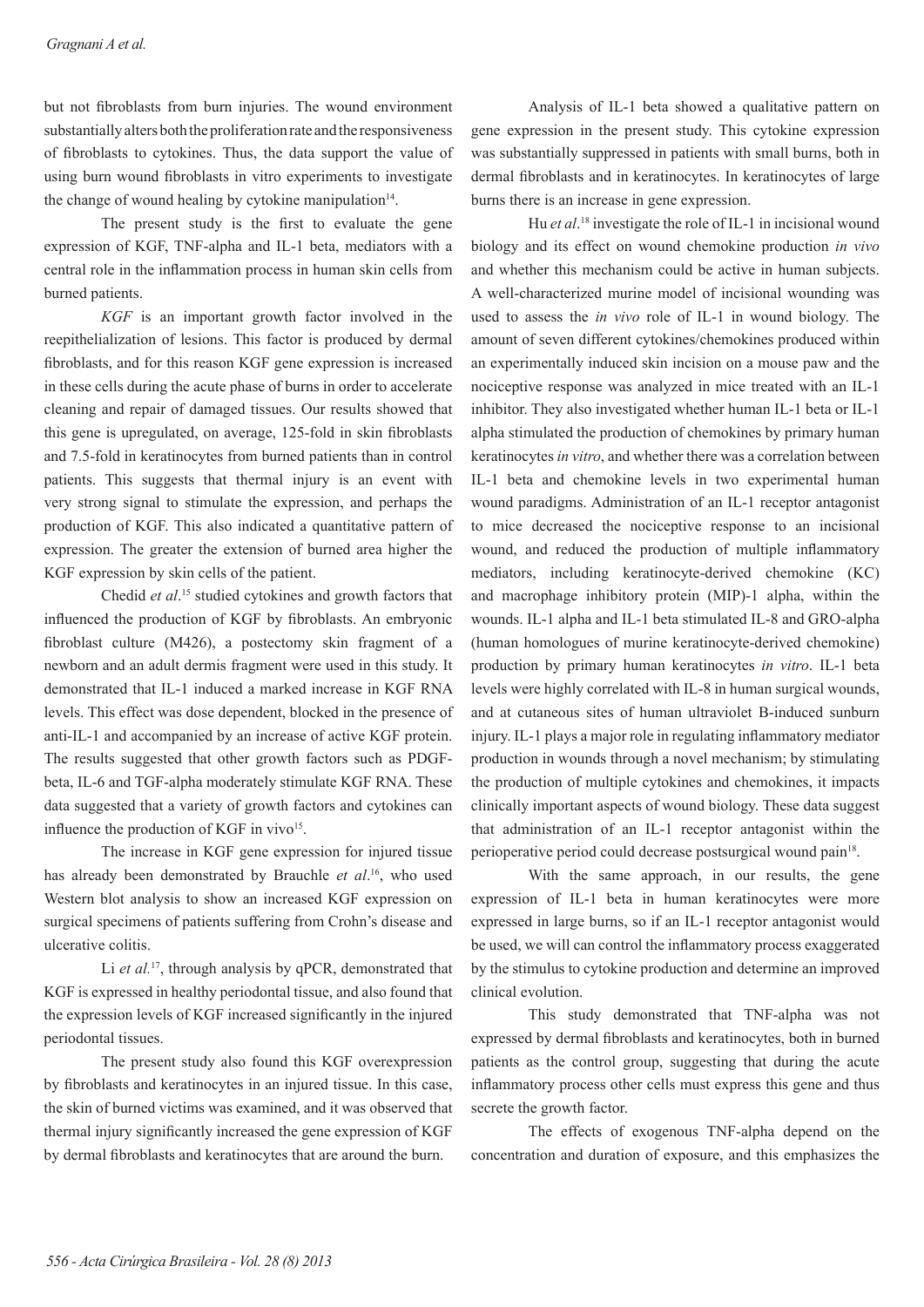importance of balancing pro-inflammatory signals that control wound healing. At low concentrations, TNF-alpha can stimulate the healing process since it indirectly induces inflammation and releases growth factors<sup>4</sup>.

Cytokines produced during acute inflammation, such as IL-1 and TNF-alpha, stimulate fibroblasts to synthesize other proinflammatory cytokines, creating a loop that is responsible for the magnification and even for the perpetuation of the inflammatory process $19$ .

Finnerty *et al*. <sup>20</sup>, after realizing that burned adults have higher morbidity and mortality than burned children, compared the temporal profile of cytokine concentrations in plasma of burned adults and children. The temporal profile of cytokines was different between burned children and adults, but no significant differences were detected between TNF-alpha concentrations between the two groups. Other pro-inflammatory and anti-inflammatory cytokines had large differences in concentrations in adults and children with extensive burns. Adults had a hyper-inflammatory pattern compared to children. Plasma concentrations of cytokines were analyzed using a multiplex assay kit array system that evaluated 22 cytokines<sup>20</sup>.

It was demonstrated that these mediators have a central role in inflammation, and they are extremely important to understand the response to thermal injury<sup>6,8,18</sup>. It has also been shown that there is an interaction between IL-1 beta, TNF-alpha and KGF during inflammation and wound repair<sup>21</sup>.

The originality of this article lies in the fact that is the first one to assess the gene expression of TNF-alpha, KGF and IL-1 beta in epidermal and dermal cultured cells of burned patients and compare them with those of healthy people.

## **Conclusion**s

The study showed a quantitative pattern in the expression of KGF gene, which is more expressed accord to the size of the burn. TNF-alpha was not expressed by dermal fibroblasts and keratinocytes, suggesting that during the acute inflammatory process other cells must express this gene. A qualitative pattern in the expression of IL-1 beta gene was demonstrated.

#### **References**

- 1. Gauglitz GG, Song J, Herndon DN, Finnerty CC, Boehning D, Barral JM, Jeschke MG. Characterization of the inflammatory response during acute and post-acute phases after severe burn. Shock. 2008;30(5):503-7.
- 2. Shupp JW, Nasabzadeh TJ, Rosenthal DS, Jordan MH, Fidler P, Jeng JC. A review of the local pathophysiologic bases of burn

wound progression. J Burn Care Res. 2010;31(6):849-73.

- 3. Rumalla VK, Borah GL. Cytokines, growth factors, and plastic surgery. Plast Reconstr Surg. 2001;108(3):719-33.
- 4. Barrientos S, Stojadinovic O, Golinko MS, Brem H, Tomic-Canic M. Growth factors and cytokines in wound healing. Wound Repair Regen. 2008;16:585-601.
- 5. Brauchle M, Angermeyer K, Hübner G, Werner S, Large induction of keratinocyte growth factor expression by serum growth factors and pro-inflammatory cytokines in cultured fibroblasts. Oncogene. 1994;9:3199-204.
- 6. Ferreira LM, Gragnani A, Furtado F, Hochman B. Control of the skin scarring response. An Acad Bras Cienc. 2009;81:623-9.
- 7. Gragnani A, Rossi MB, Albuquerque JC, Brito GS, Aloise AC, Ferreira LM. Keratinocyte growth factor protected cultured human keratinocytes exposed to oxidative stress. Acta Cir Bras. 2010;25:93- 7.
- 8. Goldbach-Mansky R, Kastner DL. Autoinflammation: the prominent role of IL-1 in monogenic autoinflammatory diseases and implications for common illnesses. J Allergy Clin Immunol. 2009;124:1141-9.
- 9. Greco 3rd JA, Pollins AC, Boone BE, Levy SE, Nanney LB. A microarray analysis of temporal gene expression profiles in thermally injured human skin. Burns. 2010;36:192–204.
- 10. Hirsch T, von Peter S, Dubin G, Mittler D, Jacobsen F, Lehnhardt M, Eriksson E, Steinau HU, Steinstraesser L. Adenoviral gene delivery to primary human cutaneous cells and burn wounds. Mol Med. 2006;12(9-10):199-207.
- 11. Campaner AB, Ferreira LM, Gragnani A, Cusick JL, Morgan JR. Up-regulation of TGF-β1 expression may be necessary but is not sufficient for excessive scarring. J Invest Dermatol. 2006;5:1168- 76.
- 12. Greer S, Honeywell R, Geletu M, Arulanandam R, Raptis L. Housekeeping genes; expression levels may change with density of cultured cells. J Immunol Methods. 2010;355(1-2):76-9.
- 13. Schmittgen TD, Livak KJ. Analyzing real-time PCR data by the comparative C(T) method. Nat Protoc. 2008;3(6):1101-8.
- 14. Nedelec B, De Oliveira A, Saint-Cyr M, Garrel DR. Differential effect of burn injury on fibroblasts from wounds and normal skin. Plast Reconstr Surg. 2007;119(7):2101-9.
- 15. Chedid M, Rubin JS, Csaky KG, Aaronson SA. Regulation of keratinocyte growth factor gene expression by interleukin 1. J Biol Chem. 1994;269:10753-7.
- 16. Brauchle M, Madlener M, Wagner AD, Angermeyer K, Lauer U, Hofschneider PH, Gregor M, Werner S. Keratinocyte growth factor is highly overexpressed in inflammatory bowel disease. Am J Pathol. 1996;149(2):521-9.
- 17. Li M, Firth JD, Putnins EE. Keratinocyte growth factor-1 expression in healthy and diseased human periodontal tissues. J Periodont Res. 2005;40(2):118-28.
- 18. Hu Y, Liang D, Li X, Liu HH, Zhang X, Zheng M, Dill D, Shi X, Qiao Y, Yeomans D, Carvalho B, Angst MS, Clark JD, Peltz G. The role of interleukin-1 in wound biology. Part II: In vivo and human translational studies. Anesth Analg. 2010;111(6):1534-42.
- 19. Jordana M, Särnstrand B, Sime PJ, Ramis I. Immune-inflammatory functions of fibroblasts. Eur Resp J. 1994;7:2212-22.
- 20. Finnerty CC, Jeschke MG, Herndon DN, Gamelli R, Gibran N, Klein M, Silver G, Arnoldo B, Remick D, Tompkins RG; Investigators of the Inflammation and the Host Response Glue Grant. Temporal cytokine profiles in severely burned patients: a comparison of adults and children. Mol Med. 2008;14:553-60.
- 21. Maas-Szabowski N, Stark HJ, Fusenig NE. Keratinocyte growth regulation in defined organotypic cultures through IL-1-induced